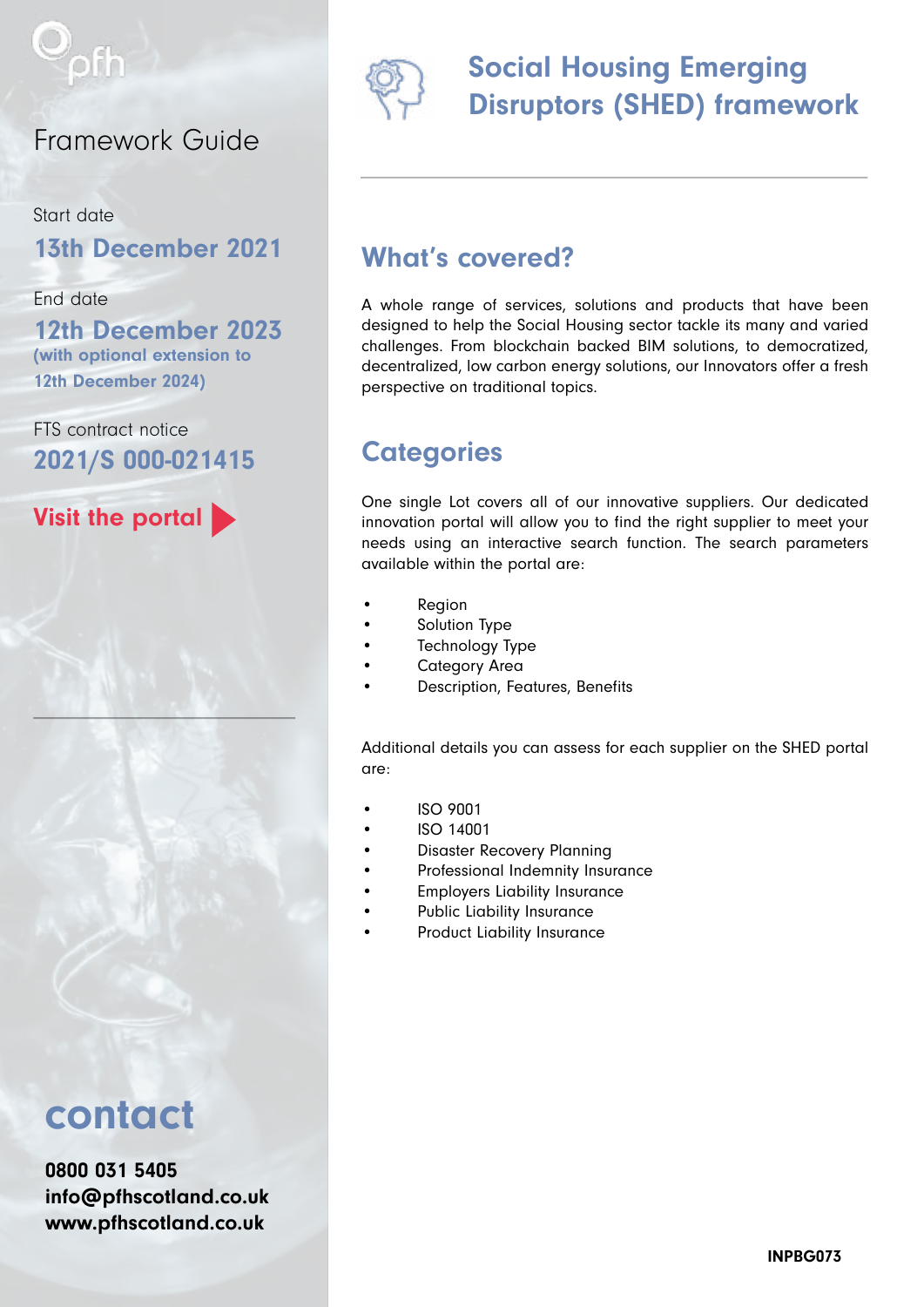#### Suppliers Tender & evaluation process

The Social Housing Emerging Disruptors framework is a new product. It is the result of increased demand for innovation in Social Housing, as the sector tries to cope with competing strategic priorities such as fire safety and Net Zero, whilst simultaneously re-designing services to cope with a post-pandemic operating environment and national policy directives.

PfH recognised the traditional challenges of procuring innovation under existing Public Sector procurement regulation and determined to take positive steps to facilitate and stimulate the procurement and adoption of innovation across the public sector as a whole.

The framework is in alignment with the National Procurement Strategy, issued in June 2021, which sets out several strategic priorities for public procurement. The strategy points to the need for public authorities to increase innovation and the use of disruptive technologies and business models throughout the supply chain, to deliver lower cost and/or higher quality goods and services and encourage the wider adoption of innovation.

The framework was tendered on a UK wide basis and suppliers were required to demonstrate their offer met the minimum requirements of the framework in a number of areas. Suppliers were required to demonstrate how their offer was innovative, the benefits of their offer to PfH Customers and that their solution was at the required state of development to meet the entry criteria.

In total 23 suppliers submitted bids for 25 products. All 23 suppliers passed the selection stage, with 18 subsequently awarded to the framework.

#### Value delivered

- Social Housing's only procurement solution dedicated to innovation
- Aligned with the Government's National Procurement Strategy
- Innovation procurement in your hands, with you in control
- Desk-based competition, keeping things simple
- Focus on the main challenges facing the sector
- SME friendly procurement
- Prices are fixed via the framework

Our team is on hand to support you throughout the procurement process either acting as an extension of your internal procurement process either acting as an extension of your internal procurement team or as a fully outsourced solution dependent upon your requirements; providing hands on category expertise and support to aid the delivery of an optimal contract environment.

We will manage the tender process with you right through to contract award to ensure you get the most competitive pricing and best service delivery from our suppliers based on your specific needs.

Our bespoke platforms and data rich environment enables us to interrogate contracts to give you to tools to drive value through the life of the agreement, tackle non-compliance, undertake trend analysis and standardise product ranges to improve the bottom line.

#### How we manage your contract

| <b>Supplier</b>                                | <b>Solution</b>                                                                                                                                                                                                                                                                                  |
|------------------------------------------------|--------------------------------------------------------------------------------------------------------------------------------------------------------------------------------------------------------------------------------------------------------------------------------------------------|
| <b>PRP</b>                                     | Multigeneration Housing Typology design. New houses to meet<br>modern ways of living and sharing space.                                                                                                                                                                                          |
| <b>Chameleon Digitization</b>                  | Machine Learning, object recognition and IOT systems centered<br>around tenant safety.                                                                                                                                                                                                           |
| <b>Bimdl Limited</b>                           | A transformative technology platform allowing landlords to regain<br>control of asset data and passively crowdsource intelligence through<br>tenant inclusion.                                                                                                                                   |
| <b>Rubixx Solutions</b>                        | Fully inclusive SaaS Housing Management Solution with open API<br>and automatic access to new modules as they launch                                                                                                                                                                             |
| <b>SMS Energy Services</b>                     | Fully funded distributed energy solution through Solar PV and Battery<br>Storage with no up front cost. The Flexigrid software aggregates<br>distributed energy resources to create smart energy systems whilst<br>retaining energy supply freedom of choice                                     |
| Illumar                                        | A housing specific enterprise data management solution providing<br>automated data preparation, warehousing, quality & lineage                                                                                                                                                                   |
| <b>DATAport Media Limited</b><br>t/a Twinnedit | Digital Twin Turnkey Solution for Building Safety, Connected Asset<br>Management & Decarbonisation                                                                                                                                                                                               |
| <b>Bimsense t/a Operance</b>                   | Operance helps housing associations create safer, more efficient<br>estates by defining and curating the golden thread of digital<br>building information.                                                                                                                                       |
| Huume Limited                                  | Housing register and homeless case management SaaS solution                                                                                                                                                                                                                                      |
| iOpt Limited                                   | Remote monitoring Internet of Things (IoT) solutions provider for<br>maintenance, retrofit, tenant and senior management teams                                                                                                                                                                   |
| Vantage UAV Limited                            | Drone services and solutions provider, collating built environment<br>data to produce detailed outputs including 2D imagery, 3D<br>modelling and thermal imaging                                                                                                                                 |
| Power Circle Projects Ltd SLES Esco            | Social Enterprise ESCO arrangement delivering decentralised and<br>democratised low carbon Energy Solutions                                                                                                                                                                                      |
| <b>XMReality AB</b>                            | Augmented reality solution, supporting remote issue diagnostics,<br>expedited issue resolution and operational guidance                                                                                                                                                                          |
| <b>Manifest Associates Ltd</b>                 | Safer Homes Toolkit - Building and Customer Safety Consultancy as a<br>Service, with embedded evaluation framework.                                                                                                                                                                              |
| <b>Green Action Trust</b>                      | Environment and Sustainability climate change wrap service that<br>builds and blends each RSL's climate change mitigation activities<br>into a coherent and synergistic package of activities.                                                                                                   |
| Propeller Powered Ltd                          | Cloud-based Compliance and Job Management Solution that helps<br>landlords to monitor, manage and perform all compliance related<br>activity including fire door registration and inspection routines. A<br>true multi tenanted secure cloud-based scalable solution supported<br>by mobile apps |
| Q Bot Limited                                  | Robotic installation of underfloor insulation, minimising intrusion,<br>carbon emissions and heating costs, maximising thermal efficiency<br>SAP scores. Additional Digital Twin solutions.                                                                                                      |